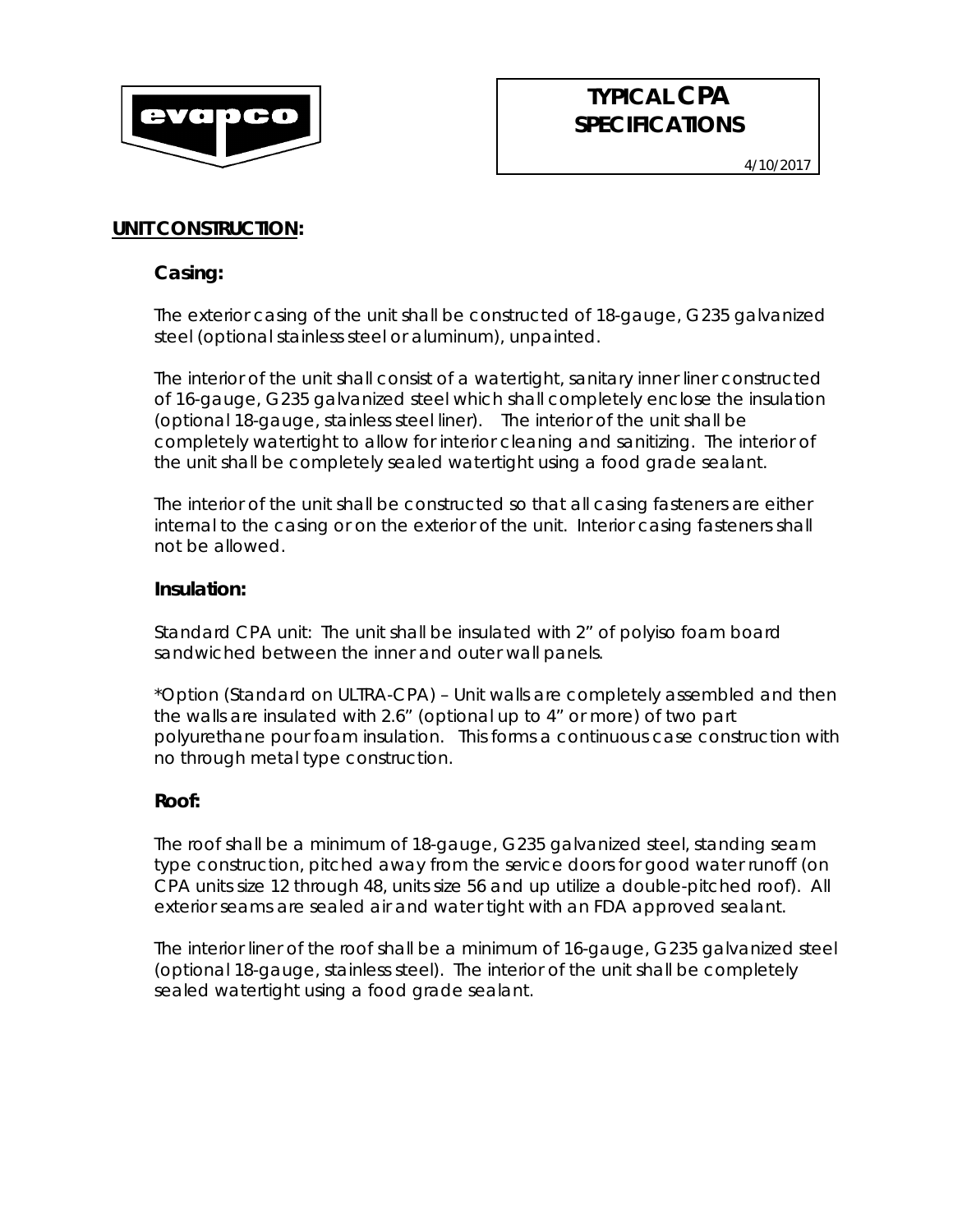# *Drain Pans:*

Each section of the unit shall be complete with drain pans, which shall be a minimum of 16 gauge, G235 galvanized steel (optional - 18 gauge, stainless steel). Each drain pan shall be fully welded and individually tested to ensure they are leak free. Pans are mechanically fastened to the unit base frame.

\*Option (Standard on *Ultra*-CPA) – Drain pans shall be fully welded to the unit base frame creating a one piece pan/base construction.

On all units with a cooling coil section, the drain pan under the cooling coil shall be constructed of stainless steel.

The base of the unit shall be insulated with a minimum of 3" polyurethane foam insulated completely covering the frame and the bottom of the pans. This ensures a completely insulated base and an airtight construction.

The drain connection for the drain pans shall be designed so the pans drain out the bottom of the drain pan for full drain pan drainage with the drain connection then extending out the side of the unit. No standing water shall be allowed.

### *Frame:*

The frame on CPA units size 56 and up shall be constructed of a double 12" channel, G235 unpainted galvanized steel all welded frame.

The frame on CPA units size 12 through 48 shall be constructed of a double 8" channel, G235 unpainted galvanized steel all welded frame.

On CPA units size 8 and smaller, the base shall have a 10-gauge, G235 galvanized steel all welded frame.

Removable lifting lugs shall be provided at the base of the corners of each section of the unit.

# *Access Doors:*

Access doors shall be provided with an extruded aluminum full perimeter door frame. The frame extrusions shall be miter cut at the corners and assembled by mechanically staking the frame into concealed gussets made of extruded aluminum. All doors and door frames shall be thermally broke.

Each door shall be pressure injected with 2.5# of polyurethane foam per cubic foot of door.

The interior and exterior panels shall be constructed of 24-gauge, G90 hot dipped galvanized steel (optional stainless steel).

The doors shall be mounted to the frame by a minimum of two (2) stainless steel hinges.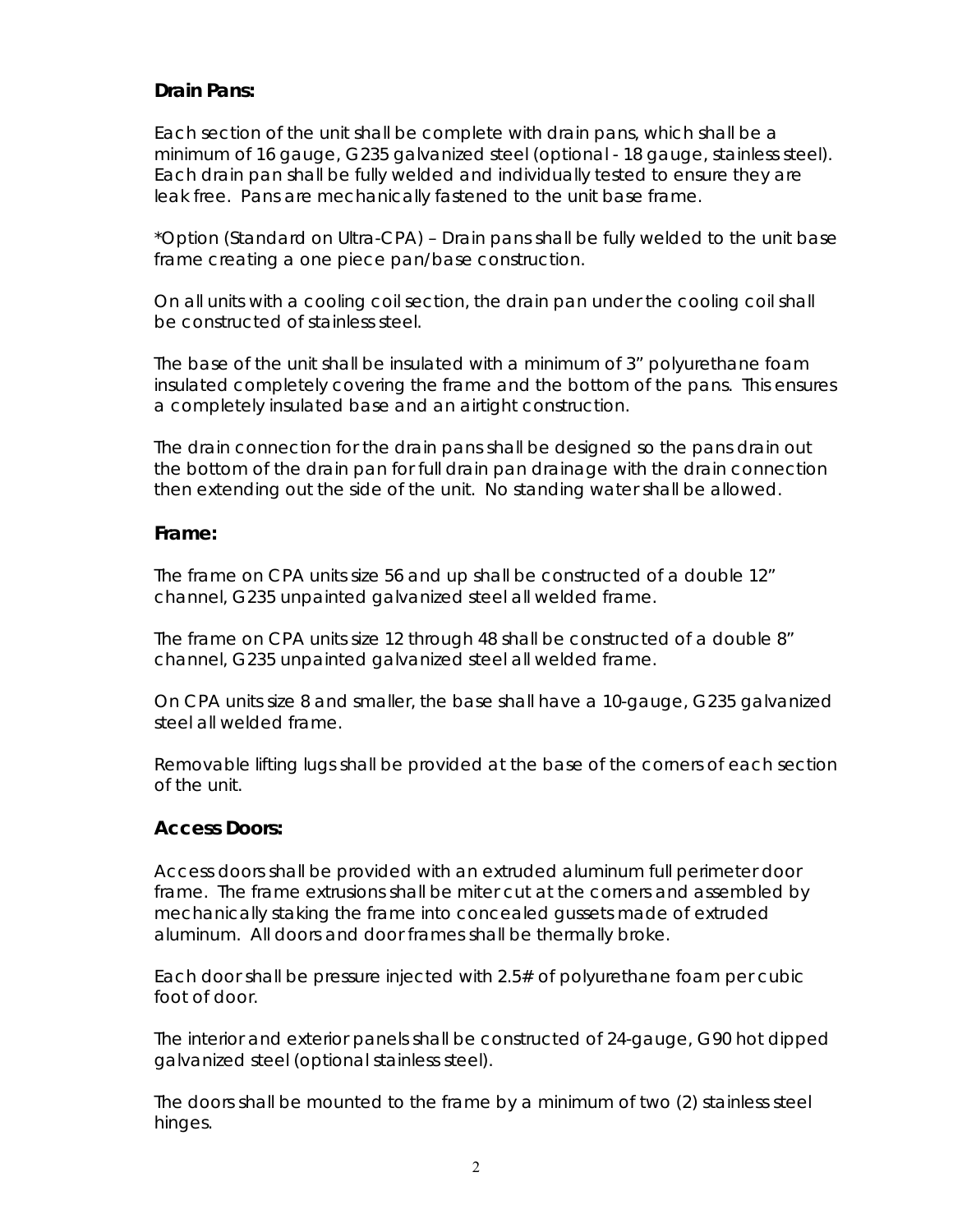Each door shall be complete with a minimum of two (2) 90 degree polycarbonate handles, operable from the interior and the exterior of the unit.

\*Option – Doors shall be complete with an 8" x 8" plastic window in each section.

\*Option – Doors shall be complete with test ports.

# *Outside and Return Air Dampers:*

The dampers shall be parallel blade (optional opposed blade), with nylon bearings and stainless steel spring loaded side closures.

The construction shall be a minimum of 16-gauge galvanized steel blades (optional stainless steel) with a 12-gauge casing.

The dampers shall have a low leak rating of less than 6.5 CFM per square foot at 4" of differential static pressure.

#### *Blowers:*

The blowers shall consist of a centrifugal airfoil plenum type blower with an aluminum wheel.

The blower shall have a standard inlet screen.

The wheel shall be supported by two (2) self aligning outboard bearings, which shall be self-aligning, ball bearing, pillow block and shall be designed for at least 80,000 hours of average life.

The blower shaft shall be ground and polished.

The blower wheel, inlet funnel and support shall be of a steel construction, completely coated with an enamel coating.

The overload service factor used for the V-belt drive section shall not be less than 1.50.

Fixed sheaves shall be supplied and shall be of a cast iron type (optional adjustable sheaves for plus or minus 7% adjustability).

The V-belt drives shall be of a standard capacity and furnished with reinforced rubber belts.

The blower will be in the draw through position (optional blow through position depending on the application).

\*Option – Blower, motor and drive shall be spring isolated and be complete with a flexible connection.

\*Option – The drive shall be complete with a belt guard.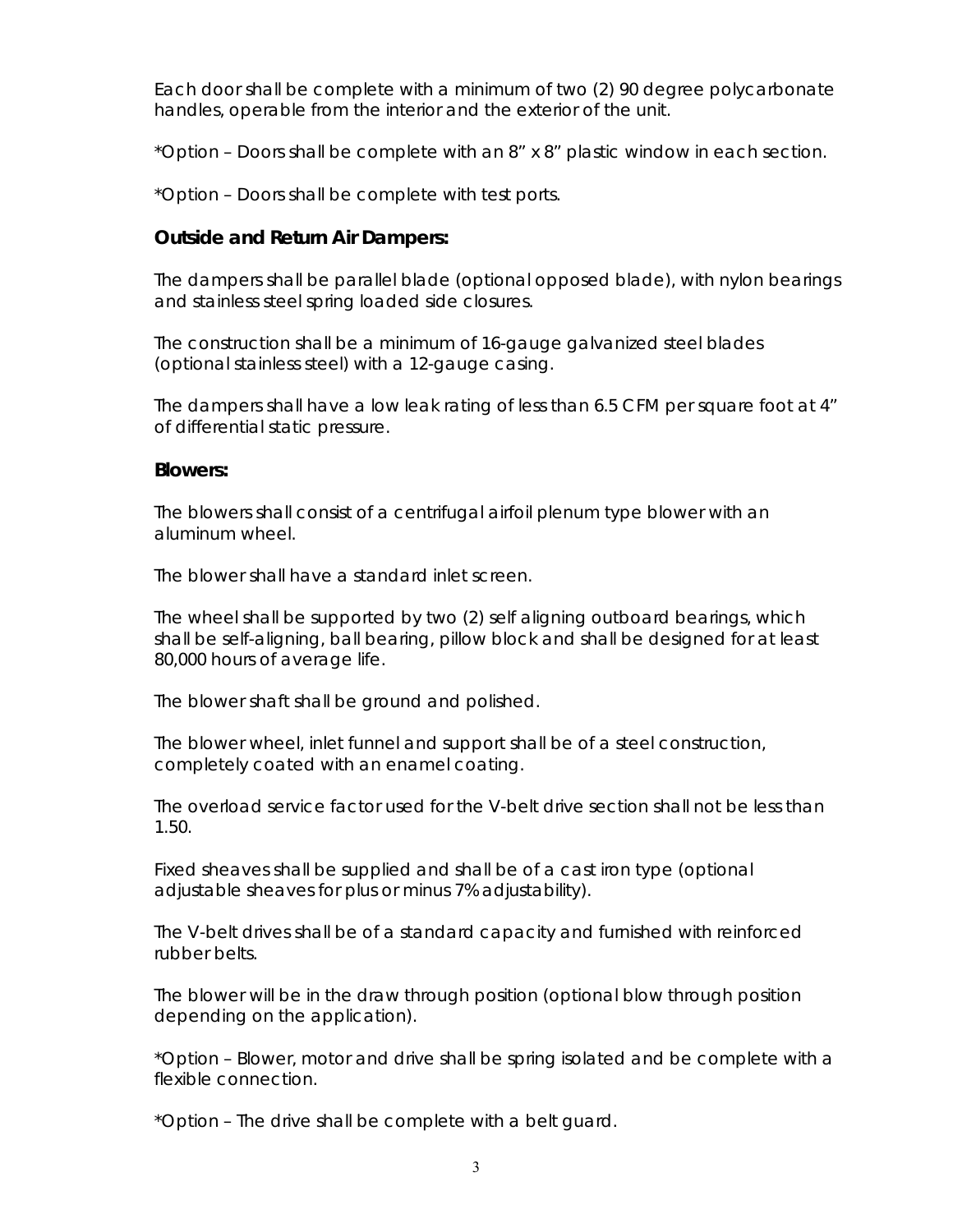\*Option – The blower shall be complete with a safety cage.

\*Option – The bearings shall have plastic extended greaselines run to the outside of the unit casing.

\*Option: Blower shall be direct drive with an aluminum wheel. Wheel shall be mounted directly on the motor. Blower/motor shall be mounted to the unit floor.

### *Motors:*

The motors shall be premium efficient, TEFC, VFD-ready. Motors are mounted on an adjustable motor base for belt drive units. On unit utilizing a VFD drive, the motors shall have a grounding ring.

### **HEATING OPTIONS:**

### *Steam Coils:*

The steam coil shall have rows and fins per inch.

The steam coil shall be in the reheat position (optional pre-heat position). The steam coil shall be constructed with 0.035" wall copper tubes and 0.0095" thick aluminum fins (optional heavier copper tube and copper/aluminum fin, stainless steel tube and aluminum fin or cupro-nickel tube and aluminum fin).

The coil shall be designed for a maximum operating pressure of 25 psi (optional 100 psi steam – note operating pressures over 40 psi require cupro-nickel or stainless tubes).

The capacity of the coil shall be \_\_\_\_\_\_\_\_\_ BTUH using \_\_\_\_\_ PSIG steam at the steam coil.

The steam coil shall be designed for a \_\_\_\_\_\_ <sup>o</sup> F design entering air temperature.

The coil shall be designed for a maximum face velocity of 800 feet per minute.

\*Option – Face and bypass dampers on the steam coil. The dampers shall be the same construction as the other dampers in the unit.

# *Hot Water or Glycol Heating Coils:*

The hot water coil (optional glycol coil) shall have rows and fins per inch.

The coil shall be supplied in the reheat position (optional pre-heat position).

The coil shall be constructed with 0.027" wall stainless steel tubes and 0.014" thick aluminum fins. Headers shall be stainless steel.

The coil shall have \_\_\_\_\_\_\_\_\_\_\_\_\_\_\_\_\_\_BTUH capacity using \_\_\_\_\_\_\_\_\_\_\_\_\_\_\_\_\_\_\_\_\_\_ F hot water (optional glycol).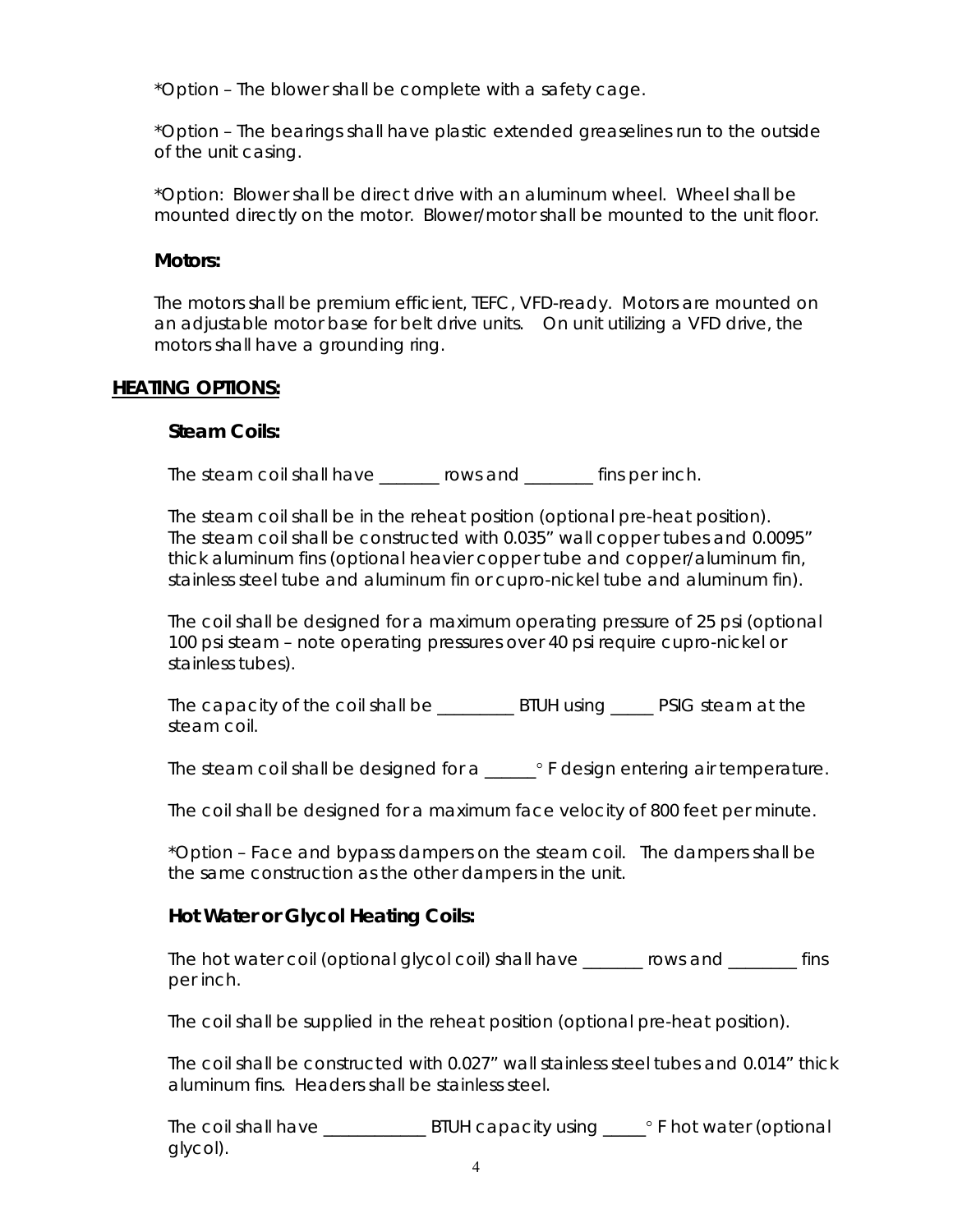The coil shall require \_\_\_\_\_\_\_\_\_\_ GPM of hot water (optional glycol).

The water (optional glycol) coil pressure drop shall be \_\_\_\_\_\_ feet.

The coil shall be designed for a \_\_\_\_\_\_° F design entering air temperature.

The coil shall be designed for a maximum face velocity of 800 feet per minute.

# *Hot Gas Ammonia Heating Coil:*

The hot gas ammonia coil shall have \_\_\_\_\_\_\_ rows and \_\_\_\_\_\_\_\_ fins per inch.

The hot gas coil shall be supplied in the reheat position (optional pre-heat position).

The hot gas ammonia coil shall be constructed with stainless steel tubes and aluminum fins. Headers shall be stainless steel.

The capacity of the coil shall be \_\_\_\_\_\_\_\_\_ BTUH using \_\_\_\_\_ ° F hot gas ammonia condensing temperature.

The hot gas ammonia coil shall be designed for  $a \rightarrow a$  F design entering air temperature.

The coil shall be designed for a maximum face velocity of 800 feet per minute.

# *Direct Fired Heating Section:*

The unit shall be designed with a direct fired burner located in the outside air section of the unit. The direct fired burner shall have a cast aluminum header with stainless steel baffle plates.

The burner shall have a \_\_\_\_\_\_\_\_\_\_\_\_\_\_ BTUH capacity.

The burner shall be designed for 1-5 PSI natural gas pressure (optional 8-14" or high pressure systems above 5 PSI) and be fully modulating with a 20 to 1 turndown ratio. Burner shall have adjustable profile plates.

The controls shall be full modulating and be designed in accordance with Factory Mutual (FM) insurance guidelines.

The gas train shall be complete with all safety devices and controls.

# *Indirect Fired Heating Section:*

The unit shall be designed with an indirect fired heating section. The indirect fired burner shall be fully modulating. The heat exchanger, primary and secondary, shall be 400 series stainless steel and be complete with drain connection piped to the outside of the unit (Optional 304 stainless steel). **Note: Proper disposal of any condensate shall be by the installation contractor.**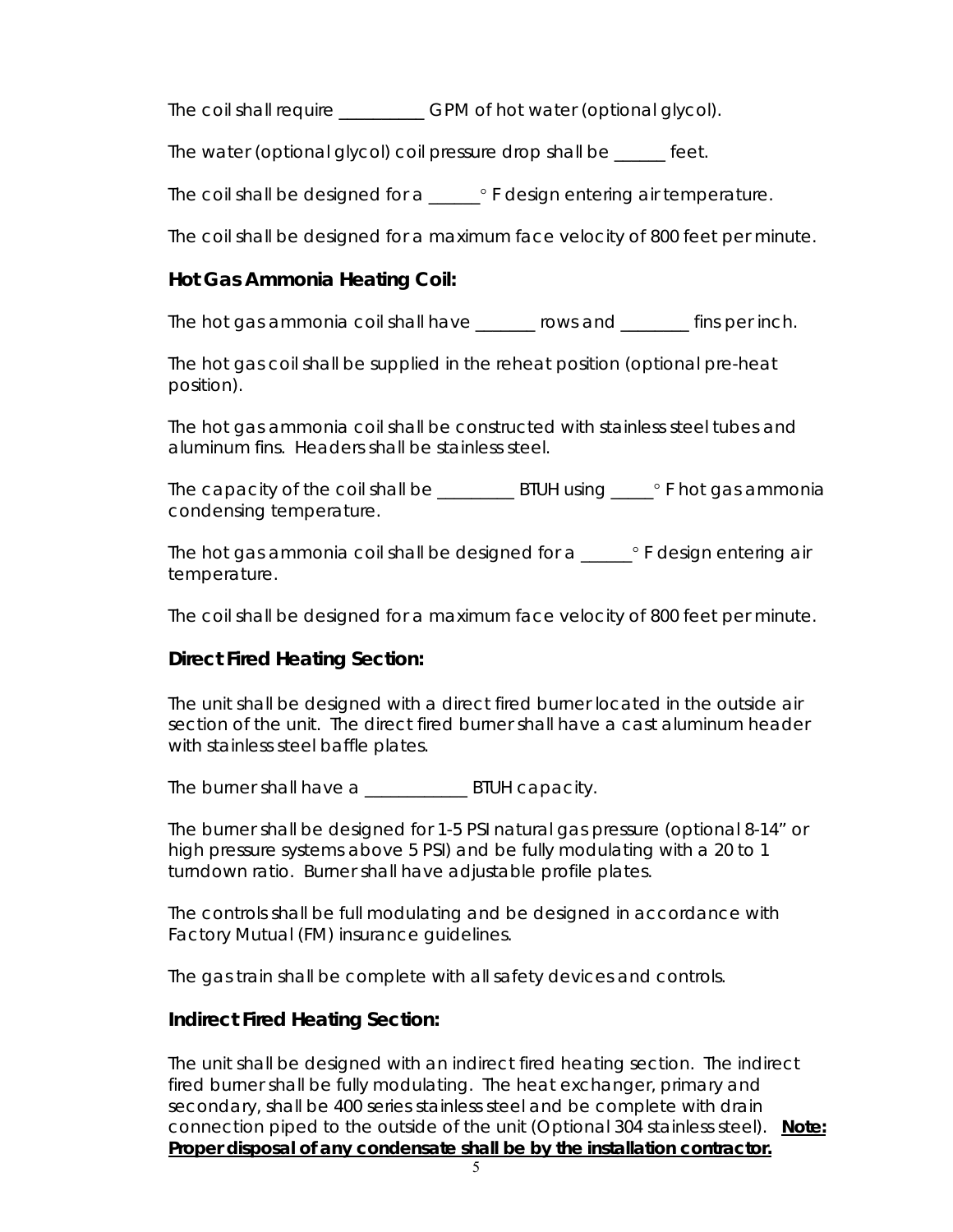The burner shall have a \_\_\_\_\_\_\_\_\_\_\_\_\_\_\_ BTUH input capacity and a \_\_\_\_\_\_\_\_\_BTUH output.

The burner shall be designed for 8-14" natural gas pressure. Note: gas pressure above 14" requires a pressure reducing valve (by others).

The controls shall be fully modulating and be designed in accordance with UL.

The gas train shall be complete with all safety devices and controls. Burners are available with two-stage and fully modulating control. Turndown shall be a minimum of 8 to 1 (optional 10 to 1 and 20 to 1).

Heat exchanger shall be complete with flue stack and rain cap (shipped loose for field mounting).

# **COOLING OPTIONS:**

# *Recirculating/ Direct Expansion/ Flooded Cooling Coils:*

The cooling coil shall have \_\_\_\_\_\_\_ rows and \_\_\_\_\_\_\_\_ fins per inch.

The coil shall be designed for recirculating ammonia (minimum 1.2 to 1 feed rate) (optional direct expansion or flooded coil design).

The coil shall have a  $\_\_\_$  ton capacity using a  $\_\_\_$  °F saturated suction temperature.

The capacity of the coil shall be based on a mixed air entering temperature of \_\_\_\_\_ F dry bulb/ \_\_\_\_\_ F wet bulb.

The coil(s) for ammonia use shall be constructed using 0.025" wall stainless tubes and 0.014 thick aluminum fins (maximum of 8 FPI). Coil shall meet strength requirements of ASME/ANSI B31.5. All coils shall be charged with nitrogen prior to shipment. Coil performance shall be rated in accordance with AHRI 420.

Coil(s) for R-22, R-404a, or any of the similar refrigerants shall be constructed using 0.025" wall tubes stainless tubes and 0.014" thick aluminum fins (maximum of 8 FPI). Headers shall be stainless steel. All coils shall be charged with nitrogen prior to shipment. Coil shall meet strength requirements of ASME/ANSI B31.5. Coil performance shall be rated in accordance with AHRI 420.

The coil shall be designed for a maximum face velocity of 625 feet per minute.

# *Chilled Water or Glycol Cooling Coils:*

The cooling coil shall have \_\_\_\_\_ rows and \_\_\_\_\_ fins per inch.

The coil shall have a \_\_\_\_\_ ton capacity using \_\_\_\_\_ GPM of \_\_\_\_ °F chilled water (optional \_\_\_\_% propylene glycol).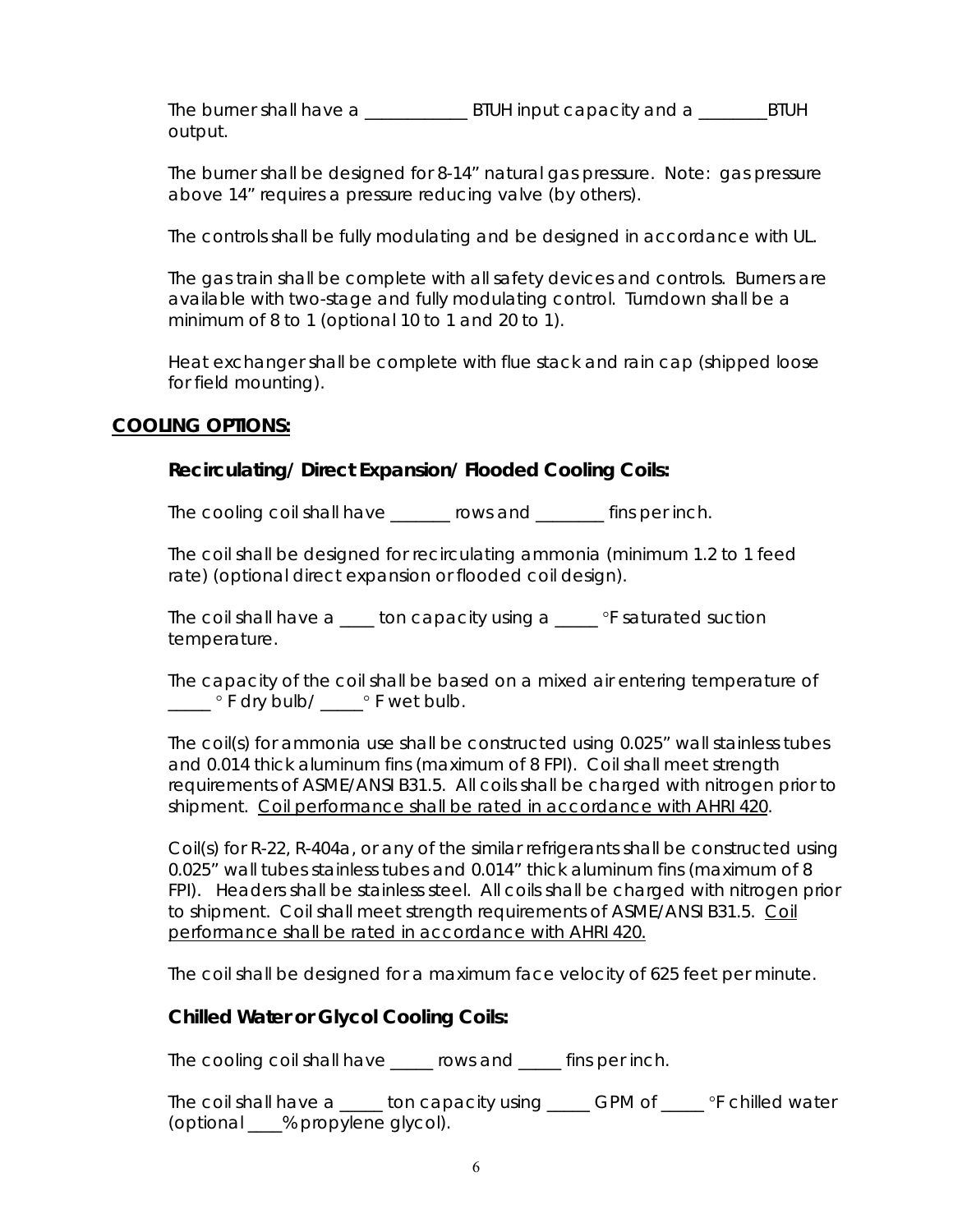The water (or glycol) pressure drop through the coil shall be feet.

The coil capacities are based on a  $\_\_\circ$  F dry bulb /  $\_\circ$  F wet bulb mixed air entering temperature.

The coil shall be constructed with stainless tubes and aluminum fins. Coil shall meet strength requirements of ASME/ANSI B31.5. Coil performance shall be rated in accordance with AHRI 420. Coil vent and drain piping and accessories by contractor.

### **FILTRATION:**

### *Prefilters:*

Prefilters shall have an average efficiency MERV 10, pleated filters, with synthetic media (optional aluminum or stainless steel washable filters).

The unit shall be supplied with one initial set of filters (extra sets of filters can be supplied).

Standard CPA: The prefilters shall be held in individual holding frames for upstream service. The filter frames shall be constructed of hot dipped galvanized steel (stainless steel if the interior is also of stainless steel).

\*Option – Prefilter differential pressure gauge to indicate when the filters should be changed or differential pressure transducer to provide filter pressure drop indication on the PLC.

# *Final Filters:*

The final filters shall be a MERV 15, mircofine glass wet laid paper (the same material used in HEPA, absolute filters – optional synthetic type material). The filters shall be of a cartridge type. Each filter shall have gasketing so the unit will have new gasketing with every change of final filter.

\*Option – MERV 17 absolute HEPA filter. The media on the HEPA filter shall be a microfine glass. The HEPA filter shall have a rating of 99.97% on a 0.3 micron particle size.

\*Option – An intermediate 65% filter is available upstream of the final filters.

Each of the filters shall have their own individual holding frames for upstream service. The holding frame shall be constructed of galvanized steel (optional stainless steel).

The final filters are complete with a differential pressure gauge (optional filter pressure drop transducer to provide a pressure drop indication on the PLC).

The unit is supplied with one set of final filters (optional unit supplied with two or more sets of final filters).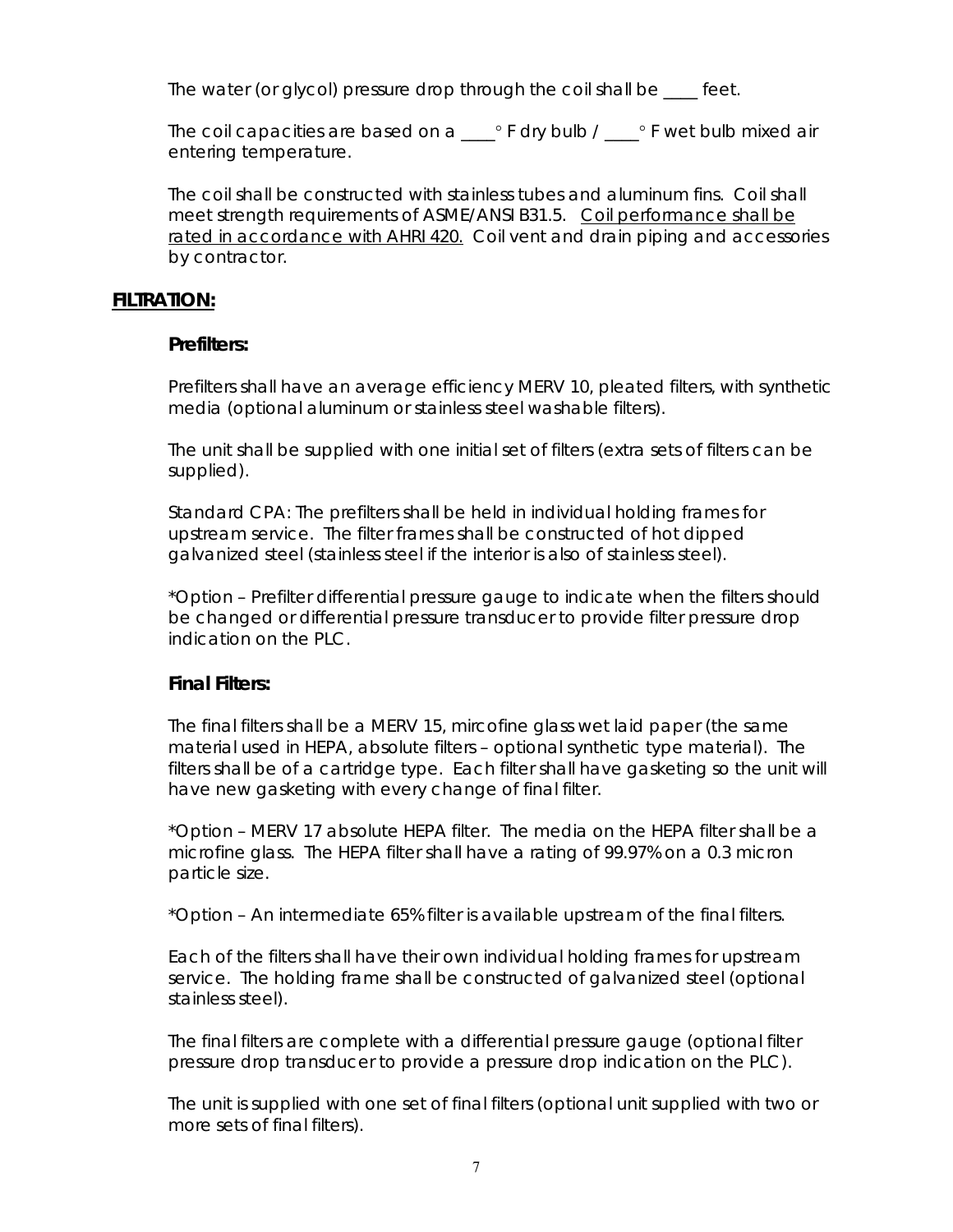# **ACCESSORIES**

# *Outside Air Inlet Hood:*

The unit includes an outside air inlet hood constructed of G235 galvanized steel.

The hood shall be complete with a bird screen (optional insect screen).

The hood shall be shipped separate from the unit.

### *Integral Exhaust Section:*

The integral exhaust section shall be complete with  $(qty$  of fans)  $"$  diameter direct drive exhaust fans located within the casing of the CPA unit.

Each of the fans shall be constructed of with a cast aluminum hub and aluminum blades. Fans are direct drive.

Service for the integral exhaust fans shall be accomplished through full sized walk-in access doors (no internal hatches or confined spaces shall be allowed).

Each fan shall be driven by a \_\_\_ H.P., TEAO, direct drive motor. Motors shall be VFD ready, with grounding ring, if used for pressure or economizer control.

Each fan shall have a double, low leakage, aluminum, gravity backdraft damper.

#### *Desiccant Dehumidification Section:*

The dehumidification section shall consist of a rotor (wheel) of media impregnated with a silica gel desiccant. The wheel shall consist of a process section (where the moisture is removed from the process air stream) and a regeneration section (where the moisture is removed from the wheel).

The section will include a heated regeneration section with a heat source to drive the moisture from the wheel. The heat source shall be direct fired natural gas (optional steam, electric, or indirect fired natural gas).

#### *UVC Light Systems:*

CPA units can be supplied with a UVC light system for only the cooling coil(s) and coil pan(s) or for the entire unit. Light systems are compete with individual ballasts located on the outside of the unit in a separate control panel. Bulbs are complete with a protective sleeve. The system includes an access door observation window and an access door safety switch so the light(s) will go off if the door is opened.